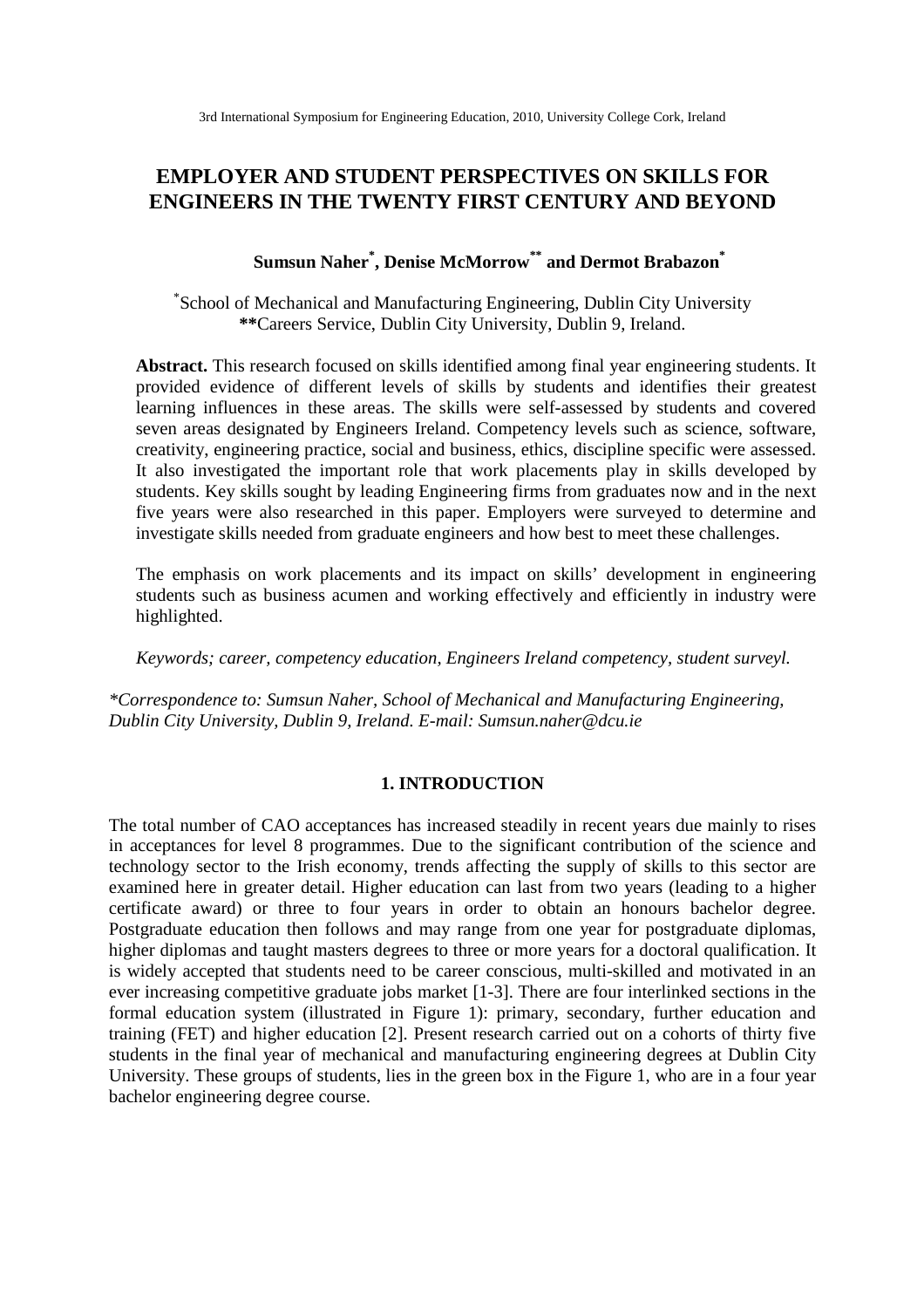

**Figure 1: Formal Irish Education System [2]** 

# **2. SURVEY**

Thirty five final year students in the school of mechanical and manufacturing engineering were surveyed by using a questionnaire which can be found in full in section 2.1. Fifteen leading employers have been surveyed and the Employer survey can be seen in section 2.2.

Parts one of the questionnaires was based on the leaving certificate subjects and part two was based on competency level such as since, software, creativity, engineering practice, social and business, ethics, discipline specific as indicated by Engineers Ireland accreditation criteria. A special emphasis was given to the work placement programme in DCU (INTRA), final year projects and a group project carried out all through the programme to identify improved levels of competency.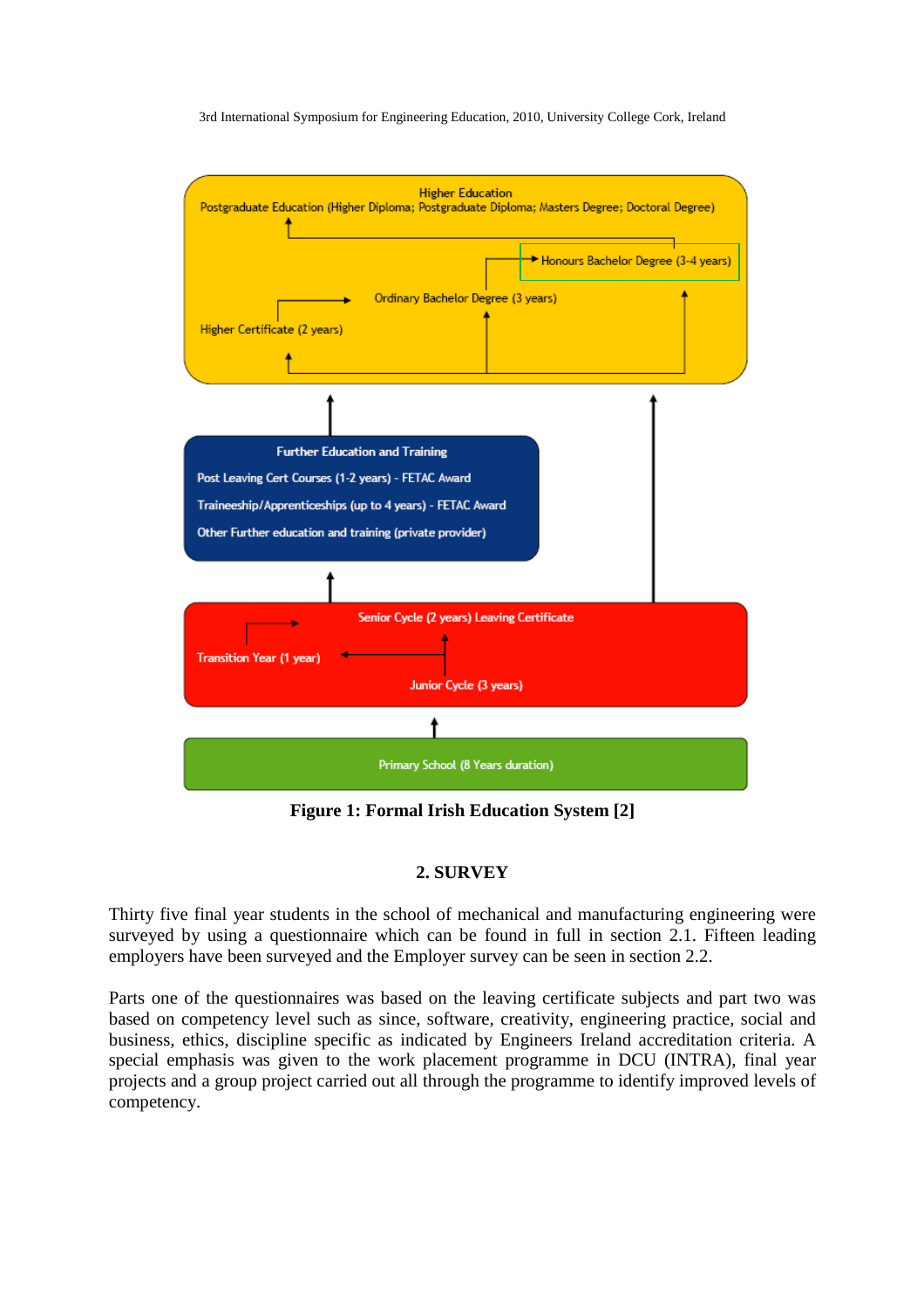### **2.1 STUDENT SURVEY**

The purpose of this research is to identify graduate skills acquired during your programme of study. Final year engineering/ post graduate students and leading engineering firms are being surveyed to assess skills and competency levels acquired and needed respectively. This information can help inform education providers to ensure that priority is given to developing the relevant skills in students which are needed by industry.

|            | <b>STUDENT NUMBER</b>                                                                         |  |                                                                  |  |  |
|------------|-----------------------------------------------------------------------------------------------|--|------------------------------------------------------------------|--|--|
|            | <b>EMAIL</b>                                                                                  |  |                                                                  |  |  |
| <b>TEL</b> |                                                                                               |  |                                                                  |  |  |
|            | What sectors are you interested in working in?                                                |  |                                                                  |  |  |
| O          | Pharmaceutical, Chemical and Medical Technologies                                             |  |                                                                  |  |  |
| O          | Electronics, ICT and telecommunications                                                       |  |                                                                  |  |  |
| O          | Manufacturing and Industry                                                                    |  |                                                                  |  |  |
| O          | <b>Construction and Civil Engineering</b>                                                     |  |                                                                  |  |  |
| O          | Environmental                                                                                 |  |                                                                  |  |  |
| ш          | <b>Power Systems</b>                                                                          |  |                                                                  |  |  |
| U          | Others                                                                                        |  |                                                                  |  |  |
|            | PART <sub>1</sub>                                                                             |  |                                                                  |  |  |
|            | Did you have physics in your leaving certificate                                              |  | $\Box$ $_{\text{Yes}}$ $\Box$ $_{\text{No}}$                     |  |  |
|            | Did you have chemistry in your leaving certificate                                            |  | $\mathbf{C}$ $_{\mathrm{Yes}}$ $\mathbf{C}$ $_{\mathrm{No}}$     |  |  |
|            | What level of maths did you take in your leaving certificate?                                 |  |                                                                  |  |  |
|            | Did you have applied maths in your leaving certificate                                        |  | $\blacksquare$ $_{\mathsf{Yes}}$ $\blacksquare$ $_{\mathsf{No}}$ |  |  |
|            | Are you satisfied overall with the level of competency you have acquired during your studies? |  |                                                                  |  |  |
|            |                                                                                               |  | $\blacksquare$ $_{\mathsf{Yes}}$ $\blacksquare$ $_{\mathsf{No}}$ |  |  |

If not, which areas of the course would you liked to have studied more?

Are you satisfied with the range of subject areas covered on your programme?

\_\_\_\_\_\_\_\_\_\_\_\_\_\_\_\_\_\_\_\_\_\_\_\_\_\_\_\_\_\_\_\_\_\_\_\_\_\_\_\_\_\_\_\_\_\_\_\_\_\_\_\_\_\_\_\_\_\_\_\_\_\_\_\_\_\_\_\_\_

\_\_\_\_\_\_\_\_\_\_\_\_\_\_\_\_\_\_\_\_\_\_\_\_\_\_\_\_\_\_\_\_\_\_\_\_\_\_\_\_\_\_\_\_\_\_\_\_\_\_\_\_\_\_\_\_\_\_\_\_\_\_\_\_\_\_\_\_\_

\_\_\_\_\_\_\_\_\_\_\_\_\_\_\_\_\_\_\_\_\_\_\_\_\_\_\_\_\_\_\_\_\_\_\_\_\_\_\_\_\_\_\_\_\_\_\_\_\_\_\_\_\_\_\_\_\_\_\_\_\_\_\_\_\_\_\_\_\_

If not what other areas would you have liked to have been covered?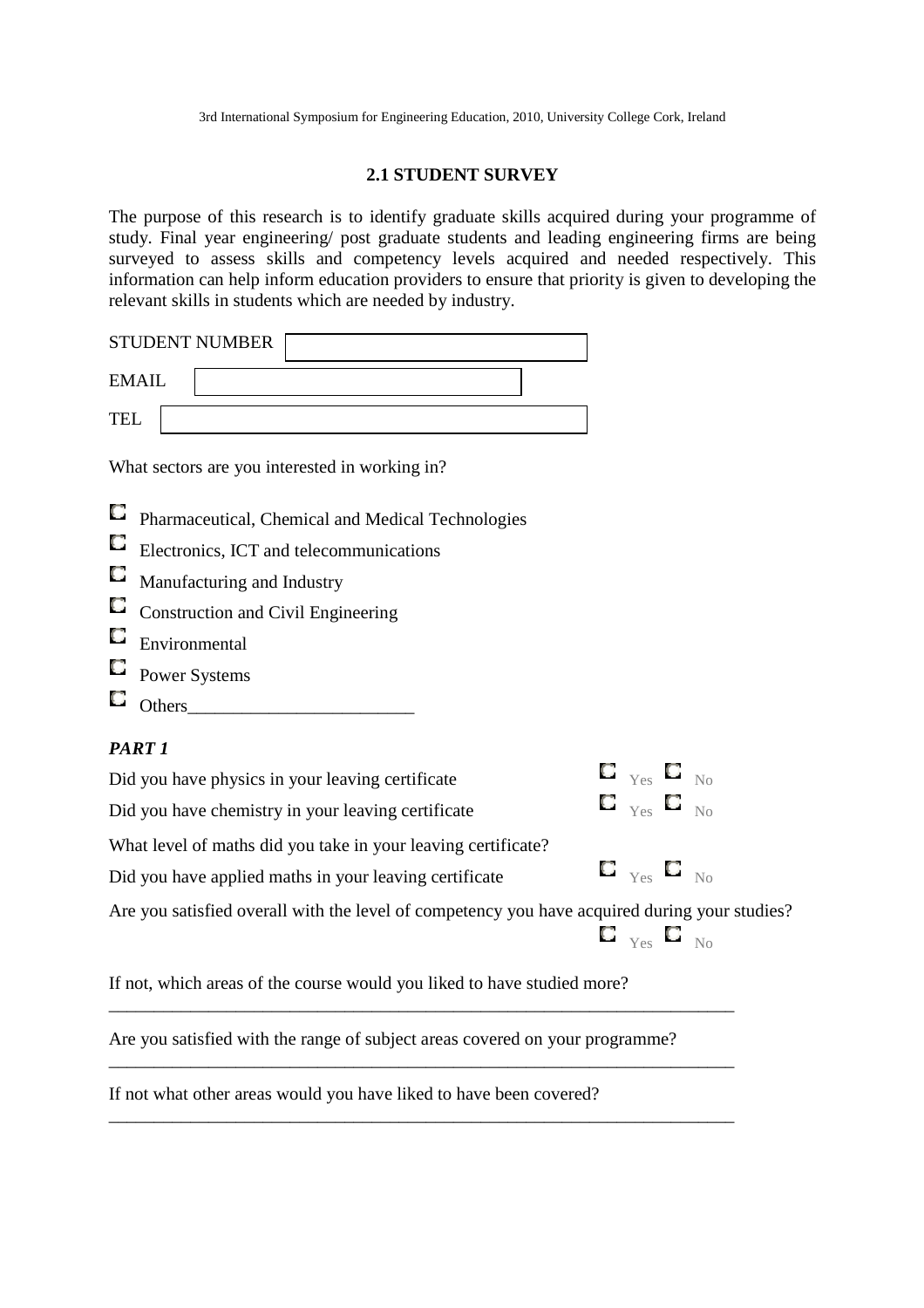# *PART 2*

Please assess your level of competence in the following competency areas.

| Biology          | ш<br>Very $\ \Box$<br>Competent | Competent | Reasonably<br>Competent | O<br><b>Not</b><br>Competent | Not at all<br>competent |
|------------------|---------------------------------|-----------|-------------------------|------------------------------|-------------------------|
| <b>Chemistry</b> | U<br>Very<br>Competent          | Competent | Reasonably<br>Competent | O<br><b>Not</b><br>Competent | Not at all<br>competent |
| <b>Physics</b>   | U<br>$V$ ery<br>Competent       | Competent | Reasonably<br>Competent | O<br><b>Not</b><br>Competent | Not at all<br>competent |
| <b>Maths</b>     | O<br>Very<br>Competent          | Competent | Reasonably<br>Competent | O<br><b>Not</b><br>Competent | Not at all<br>competent |

(a) Sciences and Mathematics

#### (b) Software and Information Systems

| Programming                                                          | Very<br>Competent | Competent   Competent | Reasonably | <b>Not</b><br>Competent | Not at all<br>competent |
|----------------------------------------------------------------------|-------------------|-----------------------|------------|-------------------------|-------------------------|
| <b>IT Skills</b><br>(Internet,<br>networking,<br>$\vert$ multimedia, | Very<br>Competent | Competent   Competent | Reasonably | <b>Not</b><br>Competent | Not at all<br>competent |

### (c) Creativity and Innovation

| $\sqrt{\text{Brain} \text{storming}}$<br>  methods | Very $\Box$<br>Competent          | Competent                | Reasonably<br>Competent | U<br><b>Not</b><br>Competent | Not at all<br>competent  |
|----------------------------------------------------|-----------------------------------|--------------------------|-------------------------|------------------------------|--------------------------|
| Product design                                     | о<br>Very<br>Strongly<br>Agree    | IO.<br>Strongly<br>Agree | Agree                   | Do Not<br>Agree              | Do Not agree at<br>  all |
| Research<br>methodology                            | O<br>$V$ ery<br>Strongly<br>Agree | Strongly<br>Agree        | Agree                   | u<br>Do Not<br>Agree         | Do Not agree at<br>lall  |
| Team work                                          | С<br>Very<br>Strongly<br>Agree    | IO<br>Strongly<br>Agree  | Agree                   | Do Not<br>Agree              | Do Not agree at<br>all   |

## (d) Engineering Practice

| Problem<br>Solving           | Very<br><b>Competent</b> | IO<br>Competent   Competent | Reasonably | ID<br><b>Not</b><br>Competent        | ID.<br>Not at all<br><b>I</b> competent |
|------------------------------|--------------------------|-----------------------------|------------|--------------------------------------|-----------------------------------------|
| Project<br><b>Management</b> | Very<br><b>Competent</b> | Competent   Competent       | Reasonably | IO<br><b>Not</b><br><b>Competent</b> | ID.<br>Not at all<br>competent          |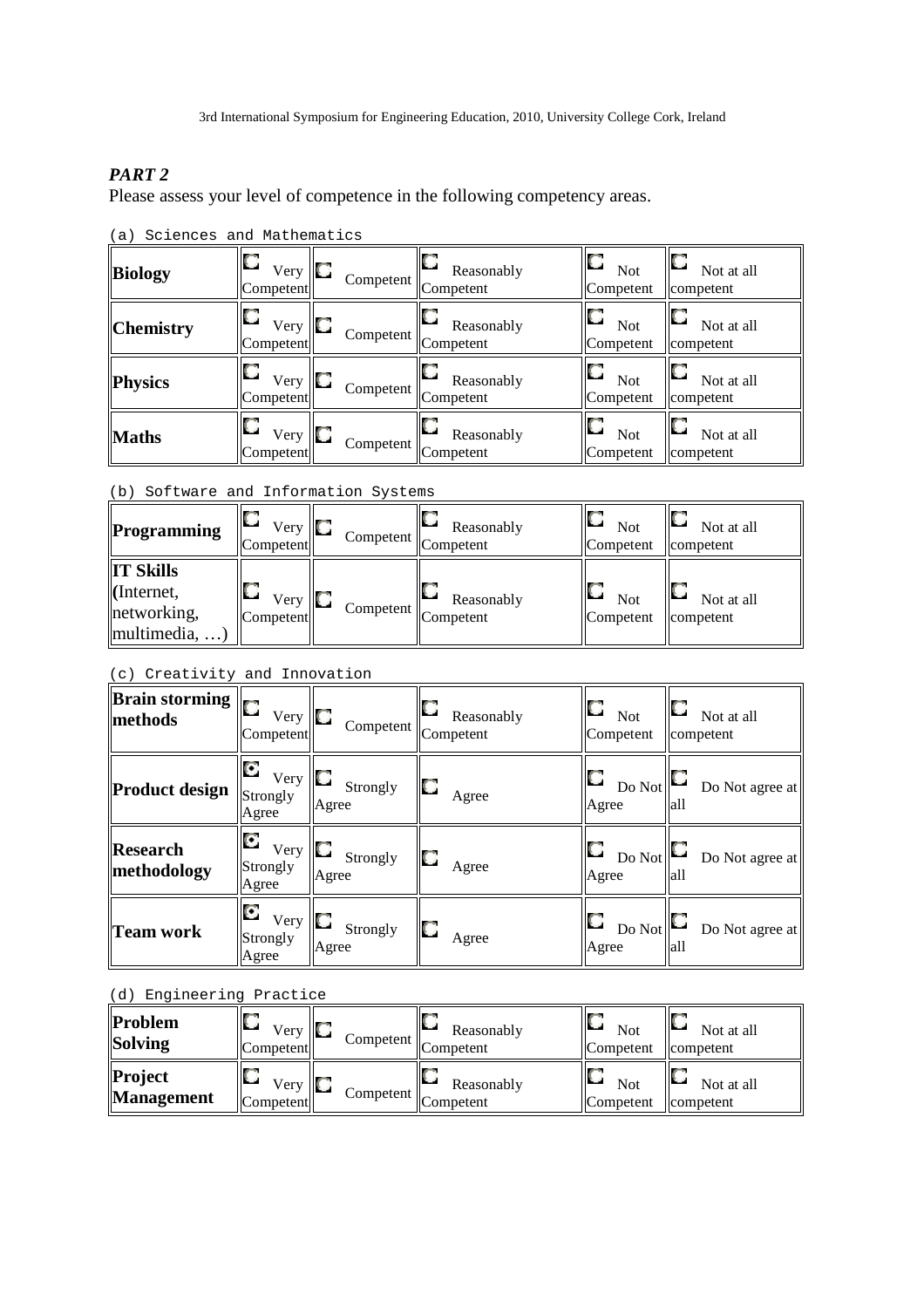| Problem-solving                 | $\Box$ Very<br>Competent               | $\Box$                                                                                            | $\Box$ Reasonably<br>Competent Competent | $\Gamma_{\rm~Not}$<br>Competent   | $\Box$ Not at all<br>competent                 |
|---------------------------------|----------------------------------------|---------------------------------------------------------------------------------------------------|------------------------------------------|-----------------------------------|------------------------------------------------|
| Language Skills                 | $\Box$ Very<br>Competent               | Competent Competent                                                                               | $\Box$ Reasonably                        | $\blacksquare$ Not<br>Competent   | $\Box$ Not at all<br>competent                 |
| Oral<br>Communication           | $\Box$ Very<br>Competent               | Competent Competent                                                                               | $\Box$ Reasonably                        | $\blacksquare$ Not<br>Competent   | $\Box$ Not at all<br>competent                 |
| Written<br><b>Communication</b> | $\Box$ Very<br>Competent               | Competent Competent                                                                               | $\Box$ Reasonably                        | $\Box$ Not<br>Competent           | $\Box$ Not at all<br>competent                 |
| Interpersonal<br><b>Skills</b>  | $\Box$ Very<br>Competent               | Competent Competent                                                                               | $\Box$ Reasonably                        | $\Box$ Not<br>Competent           | O<br>Not at all<br>competent                   |
| Leadership                      | $\Box$ Very<br>Competent               | $\Box$ Competent                                                                                  | $\Box$ Reasonably<br>Competent           | $\Box$ Not<br>Competent           | $\Box$ Not at all<br>competent                 |
| <b>Continuous</b><br>Learning   | $\Gamma$ Very<br>Competent             | $\Box$ Competent $\parallel$ Competent                                                            | Reasonably                               | O<br>Not<br>Competent             | $\Box$ Not at all<br>competent                 |
| Financial<br><b>Awareness</b>   | $\Box$ Very<br>Competent               | $\Box$ Competent $\parallel$ Competent                                                            | $\mathbf{C}$<br>Reasonably               | 0<br>Not<br>Competent             | u<br>Not at all<br>competent                   |
| Legal Skills                    | $\Box$ Very<br>Competent               | $\begin{array}{ c c }\n\hline\n\end{array}$ Competent $\begin{array}{ c c }\n\hline\n\end{array}$ | $\Box$ Reasonably                        | 0<br>Not<br>Competent             | u<br>Not at all<br>competent                   |
| <b>Entrepreneurship</b>         | $\Box$ Very<br>Competent               | Competent Competent                                                                               | $\Box$ Reasonably                        | $\Box$<br>Not<br>Competent        | Not at all<br>competent                        |
| Multicultural<br><b>Skills</b>  | $\Box$ Very<br>Competent               | Competent Competent                                                                               | $\Box$ Reasonably                        | $\Box$ Not<br>Competent           | U<br>Not at all<br>competent                   |
| (f)Ethics                       |                                        |                                                                                                   |                                          |                                   |                                                |
| <b>Health &amp; Safety</b>      | $\mathbf{v}_{\text{ery}}$<br>Competent | $\left\  \mathbf{C} \right\ _{\text{Competent}}$                                                  | $\Box$ Reasonably                        | 0<br>Not<br>Competent             | Not at all<br>competent                        |
| Industry<br><i>standards</i>    | O<br>Very<br>Competent                 | $\Box$<br>Competent                                                                               | $\Box$<br>Reasonably<br>Competent        | $\Box$<br><b>Not</b><br>Competent | <b>Provide</b><br>м<br>Not at all<br>competent |
| Product<br>regulation           | Very<br>competent                      | Competent                                                                                         | Reasonably<br>Competent                  | Not<br>Competent                  | Not at all<br>competent                        |
| Social<br>responsibility        | Very<br>competent                      | Competent                                                                                         | Reasonably<br>Competent                  | Not<br>Competent                  | Not at all<br>competent                        |
| <b>Research ethics</b>          | Very<br>competent                      | Competent                                                                                         | Reasonably<br>Competent                  | Not<br>Competent                  | Not at all<br>competent                        |
| <b>Business</b>                 | Very<br>competent                      | Competent                                                                                         | Reasonably<br>Competent                  | Not<br>Competent                  | Not at all<br>competent                        |

(e) Social and Business Context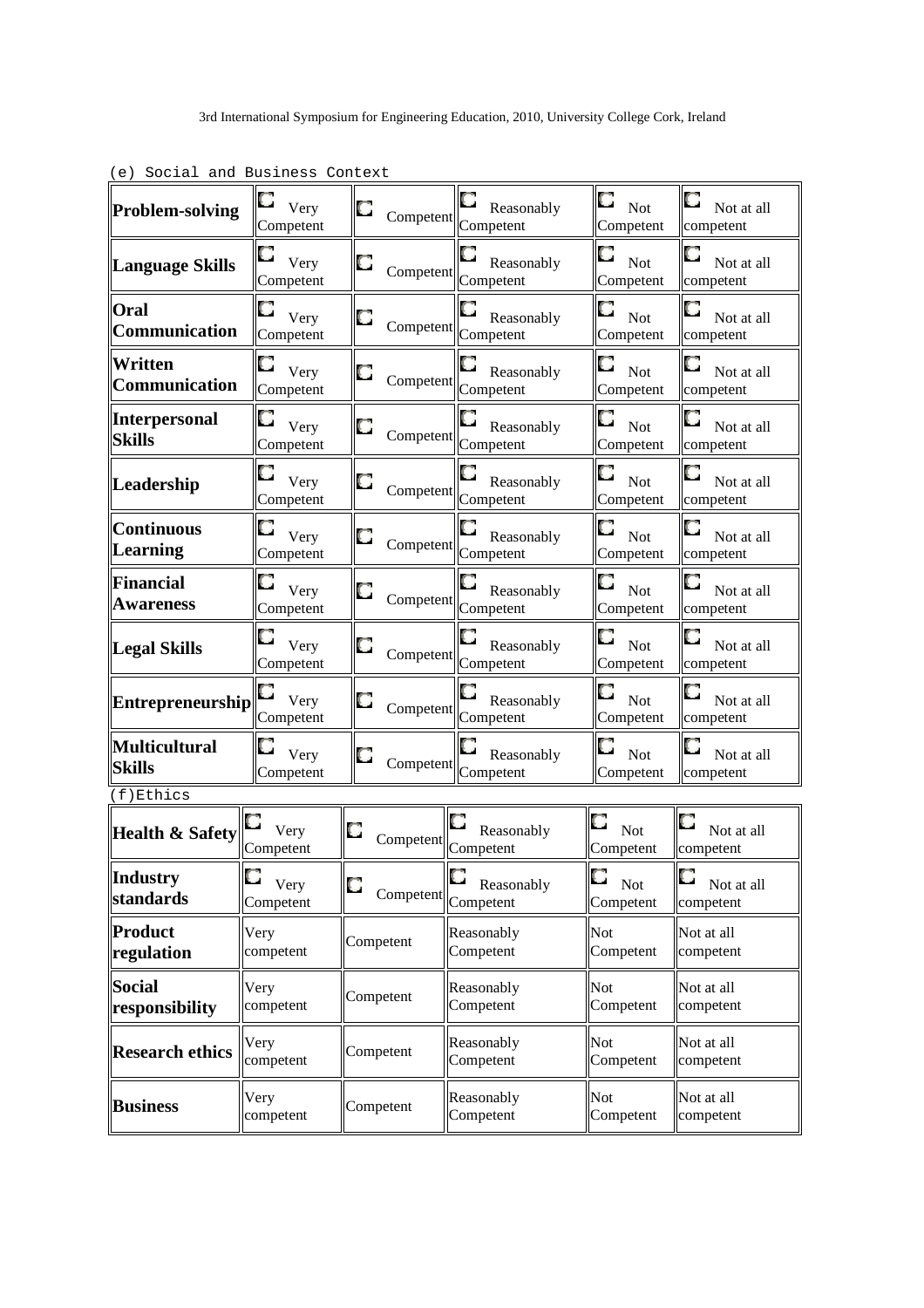(g) Please list any other four discipline-specific technology areas that you have learnt during your programme of study and that are not mentioned elsewhere in this questionnaire (e.g. Finite Element Analysis, Advanced Manufacturing, Advanced Materials, Automation, CAD, …)

| 11.              | О<br>Very<br>Competent | D  | Reasonably<br>Competent Competent  | О<br><b>Not</b><br>Competent      | Not at all<br>competent |
|------------------|------------------------|----|------------------------------------|-----------------------------------|-------------------------|
| $\overline{2}$ . | ш<br>Very<br>Competent | IO | Reasonably<br>Competent Competent  | $\Box$<br><b>Not</b><br>Competent | Not at all<br>competent |
| 13.              | О<br>Very<br>Competent | D  | Reasonably<br>Competent Competent  | O<br><b>Not</b><br>Competent      | Not at all<br>competent |
| 14.              | D<br>Very<br>Competent | O  | Reasonably<br>Competent  Competent | O<br><b>Not</b><br>Competent      | Not at all<br>competent |

Have you completed a work placement  $\Box$  Yes  $\Box$  No If yes, how relevant has your work placement being for improving your skills overall?

| <b>Relevance of work</b><br>placements for<br><b>'development of skills Relevant</b> | Verv | Ю<br>Relevant | Fairly<br>Relevant | <b>Not</b><br>Relevant | Not at all<br><b>Relevant</b> |
|--------------------------------------------------------------------------------------|------|---------------|--------------------|------------------------|-------------------------------|
|                                                                                      |      |               |                    |                        |                               |

Are there any skills which you consider very important not currently being developed as part of your studies?

\_\_\_\_\_\_\_\_\_\_\_\_\_\_\_\_\_\_\_\_\_\_\_\_\_\_\_\_\_\_\_\_\_\_\_\_\_\_\_\_\_\_\_\_\_\_\_\_\_\_\_\_\_\_\_\_\_\_\_\_\_\_\_\_\_\_\_\_\_\_\_\_\_\_\_

Please indicate on a scale of 1 to 5 how much you feel the final year project, INTRA and group project work contributed to the listed learning outcomes. Where 1 stand for high contribution and 5 stand for low contribution.

| <b>Competency area</b>                | Final year project | <b>INTRA</b> placement | Group project work |
|---------------------------------------|--------------------|------------------------|--------------------|
| <b>Sciences and Mathematics</b>       |                    |                        |                    |
| <b>Discipline-specific Technology</b> |                    |                        |                    |
| <b>Software and Information</b>       |                    |                        |                    |
| <b>Systems</b>                        |                    |                        |                    |
| <b>Creativity and Innovation</b>      |                    |                        |                    |
| <b>Engineering Practice</b>           |                    |                        |                    |
| <b>Social and Business Context</b>    |                    |                        |                    |
| <b>Ethics</b>                         |                    |                        |                    |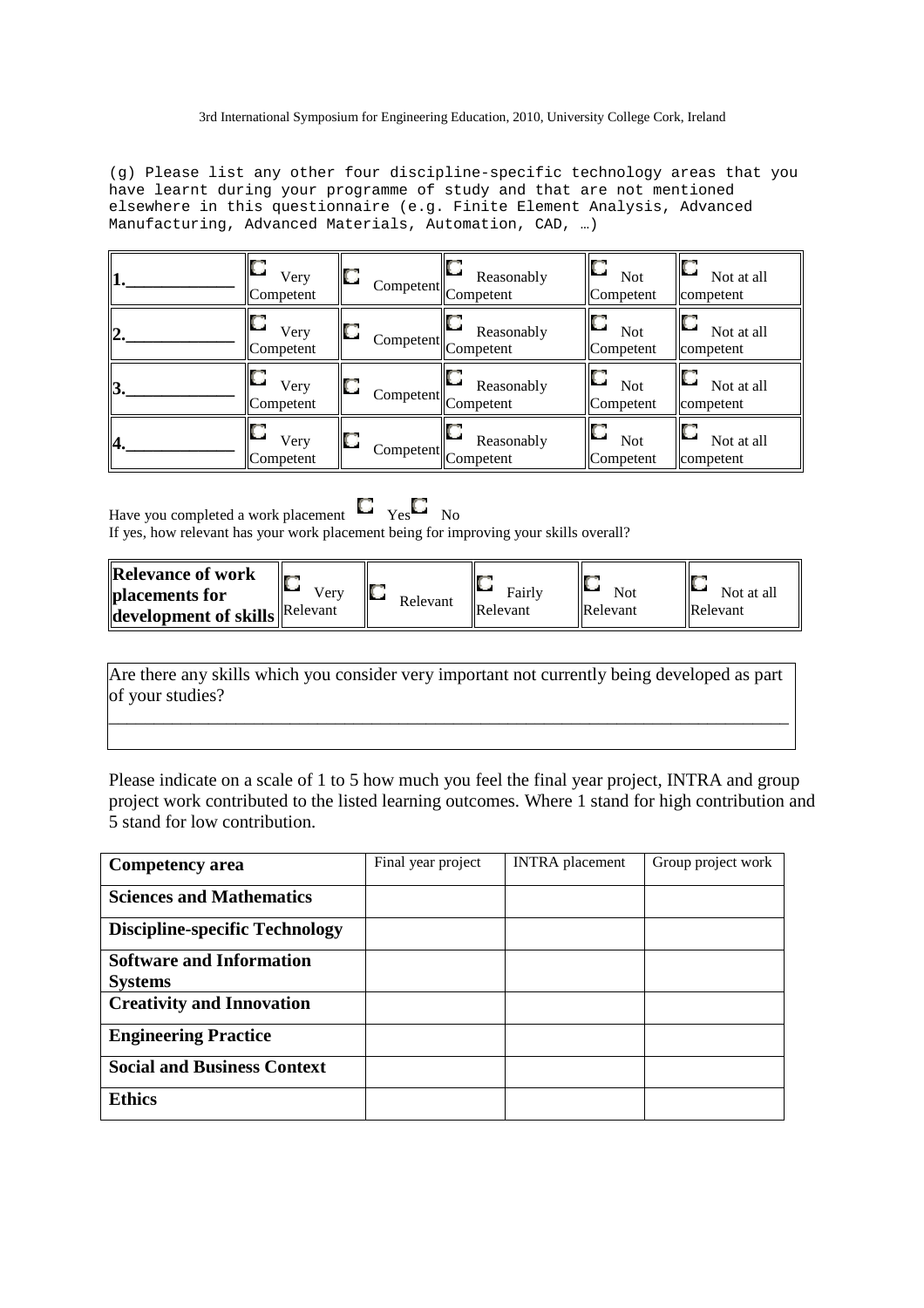## **2.2 EMPLOYER SURVEY**

## *PART 1: Same as Student Survey*

## *PART 2: Same as Student Survey*

Additional questions asked to the employer were as follows:

- a. Are there any skills which you consider very important not currently evident in graduate engineers?
- b. Are there any skills which you consider very important not currently evident in graduate engineers but will be mandatory to have in five years time?

#### **3. RESULTS AND DISCUSSION**

#### *3.1 Student Survey*

Among 35 students, 13 students would be happy to work in pharmaceutical, chemical and medical technology sector, 4 in electronics, ICT and telecommunication and 20 in manufacturing industries, 1 in construction and civil engineering, 6 in environment, and 9 in power system.

Students mentioned Stryker, Motor Sports Ferrari, Creganna, Consultant in IT/Business Accenture, Wyeth, Bayer., Capella Medical Devices, Boston Scientific, prosthetic industries like Truelife, Aerospace, ESB, AbboTt, Aerlingus, Procter & Gamble, Medtronic, oil company in Nigeria and middle east, Siemens, BMW, Eco-power generation, EFD energy, Rolls Rice in UK, Takeda, Airtricity, Wind prospect, Research and Development, Safety, ABO wind, HP, Intel, Air Bus, SEI, Retail Management, Fitness Industries, Bosch, Honda, Aquamarine.

Out of 35 students, 27 had physics, 14 had chemistry, 24 had higher and 3 had ordinary maths, only 5 had applied maths in their leaving certificate. 29 students are satisfied with their level of competency acquired during their studies. Overall 80% of the students are happy with their level of achievement from their graduate studies.

DCU, mechanical students considered themselves to be more competent in physics and maths than biology or chemistry. They have well balanced IT and programming skills. Students are creative and innovative and have a strong knowledge of ethics. Students think that they are lacking in social and business skills as they do not have any training on those. They would like to improve their legal, entrepreneurship, interpersonal and conflict resolution abilities.

In an open question in part 2g, they have indicated to have wider knowledge on CFD, CAD, FEA, Automation, signal processing, pneumatics and control. They would like to have more practical knowledge to be able to handle the equipment machined by them. Most of the students are not happy with the final year project as they felt that there are not properly trained to do the project with previous courses or training gathered from the degree. The majority of the students pointed out that LabView and more programming skills should be developed as part of the course.

#### *3.2 Employer Survey*

Ten leading DCU work placement and graduate employers partook in this survey for the purpose of this research paper. All of the companies surveyed (100%) were satisfied overall with the level of skills found in placement students and graduates in Engineering/IT. Of those surveyed,